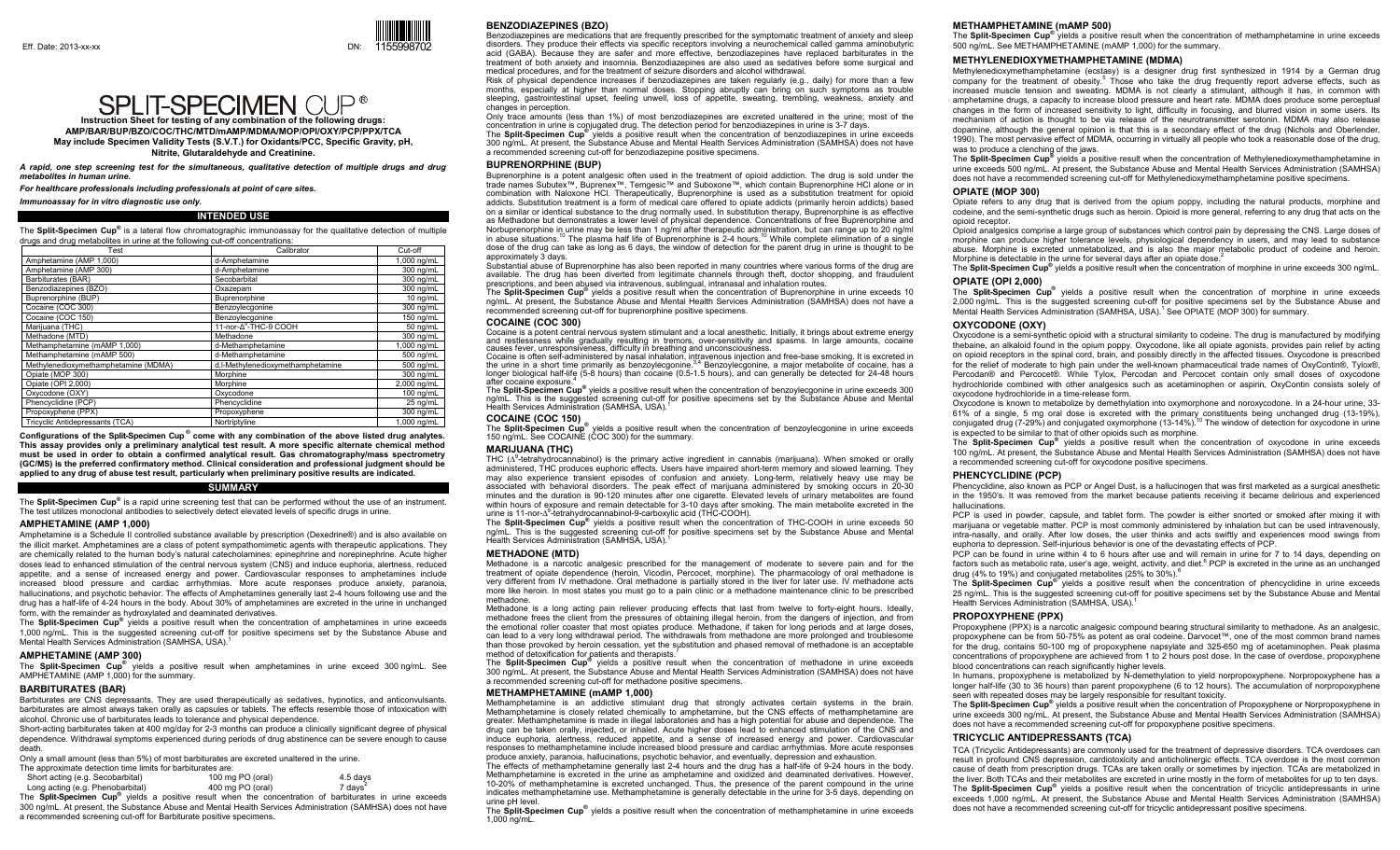### **S.V.T. SUMMARY**

(Information regarding Specimen Validity Tests does not require FDA review.)

The strip contains chemically treated reagent pads. 3-5 minutes following the activation of the reagent pads by the urine sample, the colors that appear on the pads can be compared with the printed color chart card. The color comparison provides a semi-quantitative screen for any combination of oxidants/pyridinium chlorochromate (PCC), specific gravity, pH, nitrite, glutaraldehyde and creatinine in human urine which can help assess the integrity of the urine sample.

### **WHAT IS ADULTERATION?**

Adulteration is the tampering of a urine specimen with the intention of altering the test results. The use of adulterants can cause false negative results in drug tests by either interfering with the screening test and/or destroying the drugs present in the urine. Dilution may also be employed in an attempt to produce false negative drug test results.

One of the best ways to test for adulteration or dilution is to determine certain urinary characteristics such as pH and specific gravity and to detect the presence of oxidants/PCC, specific gravity, pH, nitrite, glutaraldehyde and creatinine in urine.

- **Oxidants/PCC** (Pyridinium chlorochromate) tests for the presence of oxidizing agents such as bleach and hydrogen peroxide. Pyridinium chlorochromate (sold under the brand name UrineLuck) is a commonly used adulterant.<sup>8</sup> Normal human urine should not contain oxidants or PCC.
- **Specific gravity** tests for sample dilution. The normal range is from 1.003 to 1.030. Values outside this range may be the result of specimen dilution or adulteration.
- **pH** tests for the presence of acidic or alkaline adulterants in urine. Normal pH levels should be in the range of 4.0 to 9.0. Values outside of this range may indicate the sample has been altered.
- **Nitrite** tests for commonly used commercial adulterants such as Klear or Whizzies. They work by oxidizing the major cannabinoid metabolite THC-COOH.<sup>9</sup> Normal urine should contain no trace of nitrite. Positive results generally indicate the presence of an adulterant.
- **Glutaraldehyde** tests for the presence of an aldehyde. Adulterants such as UrinAid and Clear Choice contain glutaraldehyde which may cause false negative screening results by disrupting the enzyme used in some immunoassay tests.<sup>8</sup> Glutaraldehyde is not normally found in urine; therefore, detection of glutaraldehyde in a urine specimen is generally an indicator of adulteration.
- **Creatinine** is a waste product of creatine; an amino-acid contained in muscle tissue and found in urine.2 A person may attempt to foil a test by drinking excessive amounts of water or diuretics such as herbal teas to "flush" the system. Creatinine and specific gravity are two ways to check for dilution and flushing, which are the most common mechanisms used in an attempt to circumvent drug testing. Low creatinine and specific gravity levels may indicate dilute urine. The absence of creatinine (< 5 mg/dl) is indicative of a specimen not consistent with human urine.

### **PRINCIPLE**

The **Split-Specimen Cup®** is an immunoassay based on the principle of competitive binding. Drugs which may be present in the urine specimen compete against their respective drug conjugate for binding sites on their specific antibody.

During testing, a urine specimen migrates upward by capillary action. A drug, if present in the urine specimen below its cut-off concentration, will not saturate the binding sites of its specific antibody. The antibody will then react with the drug-protein conjugate and a visible colored line will show up in the test region of the specific drug strip. The presence of drug above the cut-off concentration will saturate all the binding sites of the antibody. Therefore, the colored line will not form in the test region.

A drug-positive urine specimen will not generate a colored line in the specific test region of the strip because of drug competition, while a drug-negative urine specimen will generate a line in the test region because of the absence of drug competition.

To serve as a procedural control, a colored line will always appear at the control region, indicating that proper volume of specimen has been added and membrane wicking has occurred.

### **REAGENTS**

Each test contains anti-drug mouse monoclonal antibody and corresponding drug-protein conjugates. The control line contains goat anti-rabbit IgG polyclonal antibodies and rabbit IgG.

#### **S.V.T. REAGENTS**

| Adulteration Pad | Reactive indicator | Buffers and non-reactive ingredients |
|------------------|--------------------|--------------------------------------|
| Oxidants/PCC     | 0.36%              | 99.64%                               |
| Specific Gravity | 0.25%              | 99.75%                               |
| pH               | 0.06%              | 99.94%                               |
| <b>Nitrite</b>   | 0.07%              | 99.93%                               |
| Glutaraldehyde   | 0.02%              | 99.98%                               |
| Creatinine       | 0.04%              | 99.96%                               |

### **PRECAUTIONS**

- For healthcare professionals including professionals at point of care sites.
- Immunoassay for *in vitro* diagnostic use only. Do not use after the expiration date.
- The test cup should remain in the sealed pouch until use.
- All specimens should be considered potentially hazardous and handled in the same manner as an infectious agent.
- The used test cup should be discarded according to federal, state and local regulations.

### **STORAGE AND STABILITY**

Store as packaged in the sealed pouch at 2-30°C (36-86°F). The test is stable through the expiration date printed on the sealed pouch. The test devices must remain in the sealed pouch until use. DO NOT FREEZE. Do not use beyond the expiration date.

#### **SPECIMEN COLLECTION AND PREPARATION**

### **Urine Assay**

The urine specimen must be collected in a clean and dry container. Urine collected at any time of the day may be used. Urine specimens exhibiting visible precipitates should be centrifuged, filtered, or allowed to settle to obtain a clear specimen for testing.

### **Specimen Storage**

Urine specimens may be stored at 2-8°C for up to 48 hours prior to testing. For prolonged storage, specimens may be frozen and stored below -20°C. Frozen specimens should be thawed and mixed well before testing. When tests include S.V.T., storage of urine specimens should not exceed 2 hours at room temperature or 4 hours refrigerated prior to testing. For best results, test specimens immediately following collection.

## **SVT/ADULTERANT INTERPRETATION**

#### (Please refer to the color chart)

Semi-quantitative results are obtained by visually comparing the reacted color blocks on the strip to the printed color blocks on the color chart. No instrumentation is required.

### **QUALITY CONTROL**

A procedural control is included in the test. A line appearing in the Control region (C) is considered an internal procedural control. It confirms sufficient specimen volume, adequate membrane wicking and correct procedural technique.

Control standards are not supplied with this kit. However, it is recommended that positive and negative controls be tested as good laboratory practice to confirm the test procedure and to verify proper test performance.

#### **LIMITATIONS**

- 1. The **Split-Specimen Cup®** provides only a qualitative, preliminary analytical result. A secondary analytical method must be used to obtain a confirmed result. Gas chromatography/mass spectrometry (GC/MS) is the preferred confirmatory method.<sup>1,10</sup>
- 2. There is a possibility that technical or procedural errors, as well as interfering substances in the urine specimen may cause erroneous results.
- 3. Adulterants, such as bleach and/or alum, in urine specimens may produce erroneous results regardless of the analytical method used. If adulteration is suspected, the test should be repeated with another urine specimen.
- 4. A positive result does not indicate level or intoxication, administration route or concentration in urine.
- 5. A negative result may not necessarily indicate drug-free urine. Negative results can be obtained when drug is present but below the cut-off level of the test.
- 6. This test does not distinguish between drugs of abuse and certain medications.
- 7. A positive test result may be obtained from certain foods or food supplements.

#### **S.V.T. ADULTERATION LIMITATIONS**

- 1. The adulteration tests included with this product are meant to aid in the determination of abnormal specimens. While comprehensive, these tests are not meant to be an all-inclusive representation of possible adulterants.
- 2. Oxidants/PCC: Normal human urine should not contain oxidants or PCC. The presence of high levels of antioxidants in the specimen, such as ascorbic acid, may result in false negative results for the oxidants/PCC pad.
- 3. Specific Gravity: Elevated levels of protein in urine may cause abnormally high specific gravity values.
- 4. Nitrite: Nitrite is not a normal component of human urine. However, nitrite found in urine may indicate urinary tract infections or bacterial infections. Nitrite levels of > 20 mg/dL may produce false positive glutaraldehyde results.
- 5. Glutaraldehyde: Is not normally found in urine. However certain metabolic abnormalities such as ketoacidosis (fasting, uncontrolled diabetes or high-protein diets) may interfere with the test results.
- 6. Creatinine: Normal creatinine levels are between 20 and 350 mg/dL. Under rare conditions, certain kidney diseases may show dilute urine.

### **MATERIALS**

#### **Materials Provided**

- **Split-Specimen Cup®** [Note: A Fahrenheit temperature strip is affixed to aid in the determination of specimen validity. Please use this temperature strip in conjunction with your Drug Free Policy (if applicable)].
- Keys
- Security seals
- Package insert
- 
- SVT/Adulterant color charts (Optional)

#### **Materials Required But Not Provided**

• Timer • External controls

#### **DIRECTIONS FOR USE**

- **Allow the test cup, urine specimen, and/or controls to equilibrate to room temperature (15-30°C) prior to testing.**
- 1. Bring the pouch to room temperature before opening it. Remove the cup from the sealed pouch and use it as soon as possible.
- 2. Donor removes cap. Key is held by technician.
- 3. Donor provides specimen and secures cap.
- 4. Technician checks cap for tight seal. Note: Ensure tight seal by twisting cap until an audible click is heard. Technician dates and initials the security seal and attaches the security seal over the cup cap.
- 5. To initiate the test, place cup on a flat surface and push the key to a fully closed position. **[See image (1).]**
- 6. Peel off the label on the multi-drug test cup to view results. **[See image (2).]** If the cup includes the adulteration strip(s), continue with steps 7. If the cup does not include adulteration strip(s), go to step 9.
- 7. Read the adulteration strip(s) between 3 and 5 minutes. **[See image (3).]**
- 8. Compare the colors on the adulteration strip to the enclosed color chart. If the specimen indicates adulteration, refer to your Drug Free Policy for guidelines on adulterated specimens. We recommend not to interpret the drug test results and either retest the urine or collect another specimen.
- 9. Start the timer and wait for the colored lines to appear. The drug strip results should be read at 5 minutes. **[See image (4).**] The drug test results remain stable for up to sixty minutes. See the illustration below. For detailed operation instructions, please refer to the Procedure Card and Color Chart (if applicable).





**NEGATIVE:\* A colored line appears in the Control region (C) and a colored line appears in the Test region (Drug/T) next to a specific drug tested**. This negative result means that the drug concentrations in the urine sample are below the designated cut-off levels for a particular drug tested.

**\*NOTE:** The shade of the colored line(s) in the Test region may vary. The result should be considered negative whenever there is even a faint colored line.

**POSITIVE: A colored line appears in the Control region (C) and NO line appears in the Test region (Drug/T) next to the name of a specific drug tested.** The positive result means that the drug concentration in the urine sample is greater than the designated cut-off for a specific drug.

**INVALID: No line appears in the Control region (C).** Insufficient specimen volume or incorrect procedural techniques are the most likely reasons for control line failure. Read the directions again and repeat the test with a new test cup. If the result is still invalid, contact your manufacturer.

#### **PERFORMANCE CHARACTERISTICS**

#### **Accuracy**

A side-by-side comparison was conducted using the **Split-Specimen Cup®** and commercially available drug rapid tests. Testing was performed on approximately 300 specimens per drug type previously collected from subjects present for drug screen testing. Presumptive positive results were confirmed by GC/MS. The following compounds were quantified by GC/MS and contributed to the total amount of drugs found in presumptive positive urine samples tested.

| Test        | <b>Compounds Contributing to GC/MS Totals</b>                  |
|-------------|----------------------------------------------------------------|
| AMP         | Amphetamine                                                    |
| <b>BAR</b>  | Secobarbital, Butalbital, Phenobarbital, Pentobarbital         |
| <b>BUP</b>  | Buprenorphine                                                  |
| <b>BZO</b>  | Oxazepam, Nordiazepam, α-Hydroxyalprazolam, Desalkylflurazepam |
| COC         | Benzoylecgonine                                                |
| <b>THC</b>  | 11-nor-Δ <sup>9</sup> -tetrahydrocannabinol-9-carboxylic acid  |
| <b>MTD</b>  | Methadone                                                      |
| <b>mAMP</b> | Methamphetamine                                                |
| <b>MDMA</b> | d,I-Methylenedioxymethamphetamine                              |
| OPI         | Morphine, Codeine                                              |
| OXY         | Oxvcodone                                                      |
| <b>PCP</b>  | Phencyclidine                                                  |
| <b>PPX</b>  | Propoxyphene                                                   |
| <b>TCA</b>  | Nortriptyline                                                  |

The following results are tabulated from these clinical studies:

• Procedure cards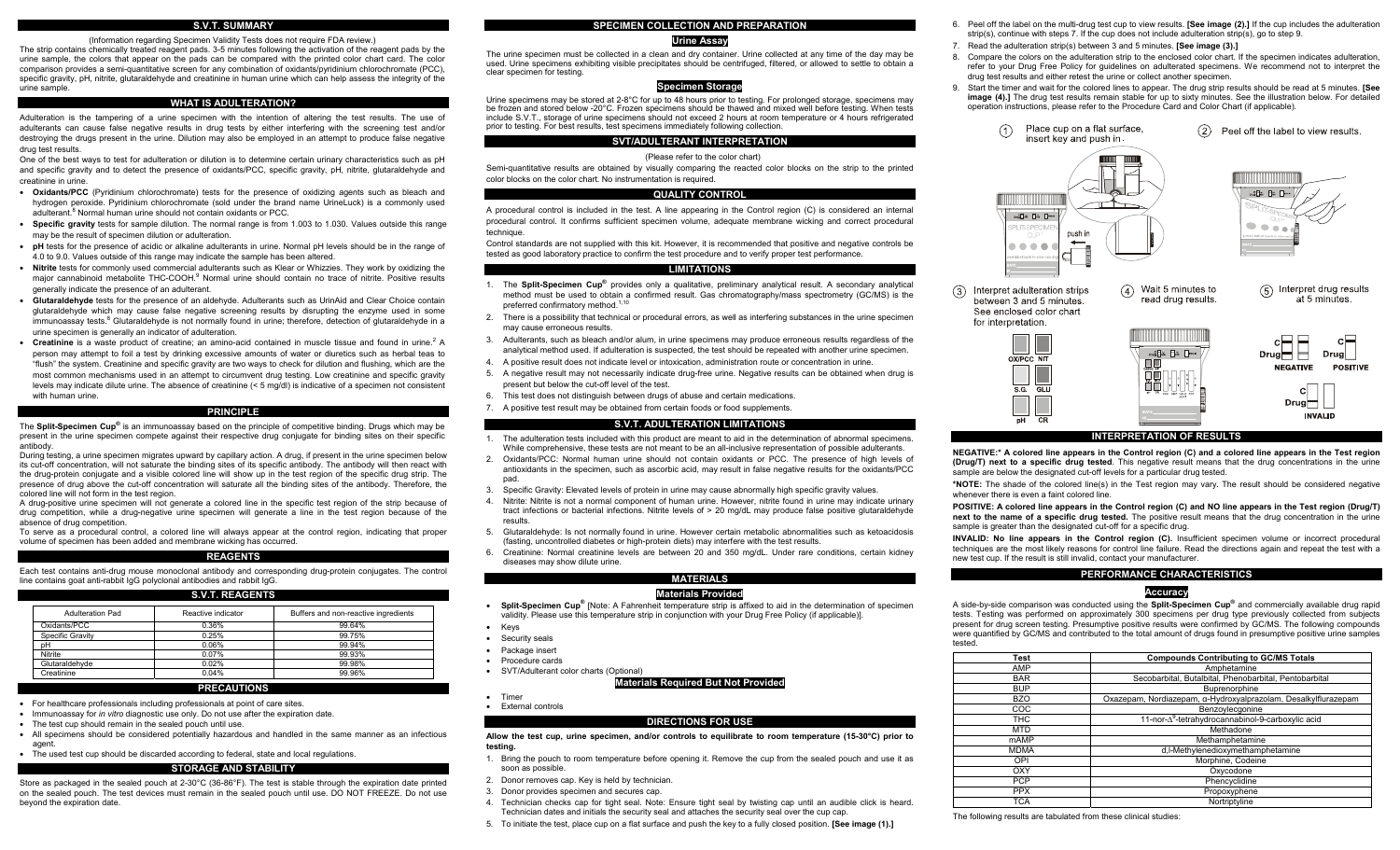### **% Agreement with Commercial Kit**

|                | Method      |          | <b>Predicate Test Results</b> |                   | % Agreement with         |  |
|----------------|-------------|----------|-------------------------------|-------------------|--------------------------|--|
|                |             |          | Positive                      | Negative          | Predicate Test           |  |
|                | AMP 1,000   | Positive | 129                           | 0                 | $>99\%$                  |  |
|                |             | Negative | $\Omega$                      | 172               | $>99\%$                  |  |
|                | AMP 300     | Positive | 127                           | $\overline{0}$    | $>99\%$                  |  |
|                |             | Negative | 0                             | 173               | $>99\%$                  |  |
|                |             | Positive | 126                           | 1                 | $>99\%$                  |  |
|                | <b>BAR</b>  | Negative | $\mathbf 0$                   | 166               | $>99\%$                  |  |
|                |             | Positive | $\star$                       | $\overline{\ast}$ | $\overline{\phantom{a}}$ |  |
|                | <b>BUP</b>  | Negative | $\star$                       | $\ast$            | $\star$                  |  |
|                |             | Positive | 131                           | 0                 | $>99\%$                  |  |
|                | <b>BZO</b>  | Negative | 1                             | 162               | $>99\%$                  |  |
|                |             | Positive | 112                           | 1                 | $>99\%$                  |  |
|                | COC 300     | Negative | $\Omega$                      | 186               | 99%                      |  |
|                |             | Positive | 141                           | $\Omega$          | $>99\%$                  |  |
|                | COC 150     | Negative | $\Omega$                      | 159               | $>99\%$                  |  |
|                |             | Positive | 121                           | 0                 | 99%                      |  |
|                | mAMP 1,000  | Negative | 1                             | 174               | $>99\%$                  |  |
|                | mAMP 500    | Positive | 108                           | $39**$            | $>99\%$                  |  |
| Split-Specimen |             | Negative | $\Omega$                      | 153               | 80%                      |  |
| $Cup^*$        | <b>MDMA</b> | Positive | 86                            | 0                 | >95%                     |  |
|                |             | Negative | $\overline{4}$                | 152               | $>99\%$                  |  |
|                |             | Positive | 125                           | $\overline{0}$    | 95%                      |  |
|                | <b>MOP</b>  | Negative | $\overline{7}$                | 150               | $>99\%$                  |  |
|                |             | Positive | 120                           | $\Omega$          | 89%                      |  |
|                | <b>MTD</b>  | Negative | 18                            | 168               | $>99\%$                  |  |
|                |             | Positive | 131                           | $\overline{0}$    | 98%                      |  |
|                | OPI         | Negative | $\overline{2}$                | 164               | $>99\%$                  |  |
|                |             | Positive | 142                           | 0                 | 97%                      |  |
|                | OXY         | Negative | $\overline{4}$                | 154               | $>99\%$                  |  |
|                |             | Positive | 71                            | $\overline{0}$    | 99%                      |  |
|                | <b>PCP</b>  | Negative | 1                             | 160               | $>99\%$                  |  |
|                |             | Positive | 157                           | $\mathbf 0$       | $>99\%$                  |  |
|                | <b>PPX</b>  | Negative | $\overline{0}$                | 157               | $>99\%$                  |  |
|                |             | Positive | 45                            | $\overline{0}$    | 92%                      |  |
|                | <b>TCA</b>  | Negative | $\overline{4}$                | 177               | $>99\%$                  |  |
|                |             | Positive | 124                           | 1                 | >99%                     |  |
|                | <b>THC</b>  | Negative | 0                             | 175               | 99%                      |  |

\* Commercial kit unavailable for BUP

\*\* 32 specimens showed >500 ng/mL concentration by GC/MS

|             | Method                                                                                                                                                                                                           |          |                               | GC/MS<br>Near cutoff neg.<br>Near cutoff pos.<br>Pos.<br>(-25% cutoff to<br>(cutoff to +25%<br>$($ > +25%<br>cutoff)<br>cutoff)<br>cutoff)<br>18<br>114<br>8<br>5<br>4<br>$\Omega$<br>117<br>5<br>4<br>5<br>9<br>5<br>50<br>$\Omega$<br>5<br>$\Omega$ |             |                |                                          |
|-------------|------------------------------------------------------------------------------------------------------------------------------------------------------------------------------------------------------------------|----------|-------------------------------|-------------------------------------------------------------------------------------------------------------------------------------------------------------------------------------------------------------------------------------------------------|-------------|----------------|------------------------------------------|
|             | Split-Specimen Cup®                                                                                                                                                                                              | Neg.     | Neg.<br>$(< -25\%$<br>cutoff) |                                                                                                                                                                                                                                                       |             |                | $\frac{0}{0}$<br>agreement<br>with GC/MS |
| AMP         | Positive                                                                                                                                                                                                         | $\Omega$ |                               |                                                                                                                                                                                                                                                       |             |                | 97%                                      |
| 1,000       | Negative                                                                                                                                                                                                         | 149      | 1                             |                                                                                                                                                                                                                                                       |             |                | 95%                                      |
|             | Positive                                                                                                                                                                                                         | $\Omega$ | 0                             |                                                                                                                                                                                                                                                       |             |                | 92%                                      |
|             | Negative                                                                                                                                                                                                         | 150      | $\mathbf{1}$                  |                                                                                                                                                                                                                                                       |             |                | 98%                                      |
|             | Positive                                                                                                                                                                                                         | $\Omega$ | $\Omega$                      |                                                                                                                                                                                                                                                       |             |                | 98%                                      |
|             | Negative*                                                                                                                                                                                                        | 150      | 15                            |                                                                                                                                                                                                                                                       |             |                | $>99\%$                                  |
|             | Positive                                                                                                                                                                                                         | $\Omega$ | 7                             | 1                                                                                                                                                                                                                                                     | 5           | 26             | 97%                                      |
|             | Negative                                                                                                                                                                                                         | 149      | $\overline{7}$                |                                                                                                                                                                                                                                                       | 3           | 1              | 95%                                      |
| COC         | Positive                                                                                                                                                                                                         | $\Omega$ | $\overline{2}$                | 15                                                                                                                                                                                                                                                    | 16          | 103            | 96%                                      |
| 300         | Negative                                                                                                                                                                                                         | 150      | 5                             | 7                                                                                                                                                                                                                                                     |             | 1              | 90%                                      |
|             | Positive                                                                                                                                                                                                         | $\Omega$ | 13                            | 9                                                                                                                                                                                                                                                     | 12          | 109            | 96%                                      |
|             | Negative                                                                                                                                                                                                         | 150      | 6                             | $\Omega$                                                                                                                                                                                                                                              | $\Omega$    | 1              | 97%                                      |
|             | Positive                                                                                                                                                                                                         | $\Omega$ | 0                             | 10                                                                                                                                                                                                                                                    | 10          | 112            | 99%                                      |
|             | Negative                                                                                                                                                                                                         | 150      | 17                            | $\mathbf 0$                                                                                                                                                                                                                                           | $\mathbf 0$ | 1              | 94%                                      |
| <b>mAMP</b> | Positive                                                                                                                                                                                                         | $\Omega$ | 0                             | 10                                                                                                                                                                                                                                                    | 9           | 126            | 99%                                      |
| 1.000       | Negative                                                                                                                                                                                                         | 150      | 0                             | 4                                                                                                                                                                                                                                                     |             | $\Omega$       | 94%                                      |
|             | Positive                                                                                                                                                                                                         | $\Omega$ | 0                             | 3                                                                                                                                                                                                                                                     | 6           | 82             | 98%                                      |
|             | Negative                                                                                                                                                                                                         | 147      | 0                             | $\overline{2}$                                                                                                                                                                                                                                        | $\Omega$    | $\Omega$       | $>99\%$                                  |
|             | Positive                                                                                                                                                                                                         | $\Omega$ | $\overline{2}$                | 7                                                                                                                                                                                                                                                     | 10          | 131            | $>99\%$                                  |
|             | <b>BAR</b><br><b>BUP</b><br><b>BZO</b><br><b>THC</b><br><b>MTD</b><br><b>MDMA</b><br><b>MOP</b><br>Negative<br>Positive<br>OPI<br>Negative<br>Positive<br><b>PCP</b><br>Negative<br>Positive<br>*TCA<br>Negative | 150      | 0                             | 0                                                                                                                                                                                                                                                     | $\Omega$    | $\Omega$       | 94%                                      |
|             |                                                                                                                                                                                                                  | $\Omega$ | 0                             | 16                                                                                                                                                                                                                                                    | 18          | 116            | $>99\%$                                  |
|             |                                                                                                                                                                                                                  | 150      | 0                             | $\Omega$                                                                                                                                                                                                                                              | $\Omega$    | $\Omega$       | 90%                                      |
|             |                                                                                                                                                                                                                  | $\Omega$ | 0                             | 6                                                                                                                                                                                                                                                     | 10          | 40             | $>99\%$                                  |
|             |                                                                                                                                                                                                                  | 150      | 6                             | $\Omega$                                                                                                                                                                                                                                              | $\Omega$    | $\overline{0}$ | 97%                                      |
|             |                                                                                                                                                                                                                  | $\Omega$ | 12                            | 8                                                                                                                                                                                                                                                     | 15          | 20             | $>99\%$                                  |
|             |                                                                                                                                                                                                                  | 150      | 17                            | $\Omega$                                                                                                                                                                                                                                              | $\Omega$    | $\Omega$       | 89%                                      |

\* Negative samples were confirmed negative using LC/MS by pooling these samples into groups of 15.

|                     | GC/MS<br>Method |      |                            |                                                |                                                |                                |                           |
|---------------------|-----------------|------|----------------------------|------------------------------------------------|------------------------------------------------|--------------------------------|---------------------------|
| Split-Specimen Cup® |                 | Neg. | Neg.<br>(< –25%<br>cutoff) | Near cutoff neg.<br>(-25% cutoff to<br>cutoff) | Near cutoff pos.<br>(cutoff to +25%<br>cutoff) | Pos.<br>$(> +25\%)$<br>cutoff) | % agreement<br>with GC/MS |
| <b>PPX</b>          | Positive        |      |                            |                                                |                                                | 158                            | 94%                       |
|                     | Negative        | 152  |                            | 18                                             | 10                                             |                                | 99%                       |
| AMP                 | Positive        |      |                            |                                                |                                                | 123                            | 99%                       |
| 300                 | Negative        | 150  | 18                         |                                                |                                                |                                | 99%                       |

|            | Method   |        | GC/MS                                   |       |                                                |                                                |                               |                           |
|------------|----------|--------|-----------------------------------------|-------|------------------------------------------------|------------------------------------------------|-------------------------------|---------------------------|
|            |          |        | Split-Specimen Cup <sup>®</sup><br>Neg. |       | Near cutoff neg.<br>(-25% cutoff to<br>cutoff) | Near cutoff pos.<br>(cutoff to +25%<br>cutoff) | Pos.<br>$($ > +25%<br>cutoff) | % agreement<br>with GC/MS |
| <b>COC</b> | Positive |        |                                         | 10    | 131                                            | $>99\%$                                        |                               |                           |
| 150        | Negative | 150    |                                         |       |                                                | 98%                                            |                               |                           |
| OXY        | Positive |        |                                         |       | 135                                            | 98%                                            |                               |                           |
|            | Negative | 147    |                                         |       |                                                | 97%                                            |                               |                           |
|            |          | Method |                                         | GC/MS |                                                |                                                |                               |                           |

| Split-Specimen Cup® |          | Neg. | Pos. | % agreement<br>with GC/MS |  |
|---------------------|----------|------|------|---------------------------|--|
| <b>mAMP</b>         | Positive |      | 140  | $>99\%$                   |  |
| 500                 | Negative | 153  |      | 96%                       |  |
|                     |          |      |      |                           |  |

Forty (40) clinical samples for each drug were run using each of the **Split-Specimen Cup®** by an untrained operator at a professional point of care site. Based on GC/MS data, the operator obtained statistically similar positive agreement, negative agreement and overall agreement rates as trained laboratory personnel.

## **Precision**

A study was conducted at three physician offices for Amphetamine (1,000 ng/mL), Cocaine (300 ng/mL), Marijuana, Methamphetamine (1,000 ng/mL), Opiate and Phencyclidine by untrained operators using three different lots of product to demonstrate the within run, between run and between operator precision. An identical panel of coded specimens, containing drugs at the concentration of  $\pm$  50% and  $\pm$  25% cut-off level, was labeled as a blind and tested at each site. The results are given below:

| Drug Conc.   |          | Site A |    | Site B |    | Site C |    |
|--------------|----------|--------|----|--------|----|--------|----|
|              | per site |        |    |        |    |        |    |
| Negative     | 90       | 90     |    | 90     |    | 90     |    |
| -50% Cut-off | 90       | 90     |    | 88     |    | 89     |    |
| -25% Cut-off | 90       | 80     | 10 | 70     | 20 | 70     | 20 |
| +25% Cut-off | 90       | 34     | 56 | 13     |    | 12     | 78 |
| +50% Cut-off | 90       |        | 85 |        | 85 |        | 87 |

A study was conducted at three physician offices for Barbiturates, Benzodiazepines, Methadone, Methylenedioxymethamphetamine, Morphine, and Tricyclic Antidepressants by untrained operators using three different lots of product to demonstrate the within run, between run and between operator precision. An identical panel of coded specimens, containing drugs at the concentration of  $\pm 50\%$  and  $\pm 25\%$  cut-off level, was labeled as a blind and tested at each site. The results are given below:

| Drug Conc.   |          | Site A |    |    | Site B | Site C |    |
|--------------|----------|--------|----|----|--------|--------|----|
|              | per site |        |    |    |        |        |    |
| Negative     | 90       | 90     |    | 90 |        | 90     |    |
| -50% Cut-off | 90       | 83     |    |    |        | 90     |    |
| -25% Cut-off | 90       | 67     | 23 | 75 | 15     | 80     |    |
| +25% Cut-off | 90       | 28     | 62 | 30 | 60     | 22     | 68 |
| +50% Cut-off | 90       |        | 89 |    | 90     |        | 88 |

A study was conducted at three physician offices by untrained operators using three different lots of product to demonstrate the within run, between run and between operator precision. An identical panel of coded specimens, containing drugs at concentrations of  $\pm 50\%$  and  $\pm 25\%$  cut-off level, was labeled, blinded and tested at each site. The results are given below:

### **AMPHETAMINE (AMP 300)**

| Amphetamine   | n per |    | Site A |    | Site B | Site C |    |
|---------------|-------|----|--------|----|--------|--------|----|
| conc. (ng/mL) | site  |    |        | ۰  |        | ۰      |    |
|               | 15    | 15 |        | 15 |        | 15     |    |
| 150           | 15    | 15 |        | 15 |        | 15     |    |
| 225           | 15    |    |        | 14 |        |        |    |
| 375           | 15    |    | 14     |    | 12     |        | 15 |
| 450           | 15    |    | 15     |    | 15     |        | 15 |

### **BUPRENORPHINE (BUP)**

| Buprenorphine | Site A<br>n per |    |    | Site B | Site C |    |    |
|---------------|-----------------|----|----|--------|--------|----|----|
| conc. (ng/mL) | site            | ۰  |    |        |        |    |    |
|               | 15              | 15 |    | 15     |        | 15 |    |
|               | 15              | 15 |    | 15     |        | 15 |    |
| 7.5           | 15              |    |    | 10     |        | 9  |    |
| 12.5          | 15              |    | 15 |        | 14     |    | 15 |
| 15            | 15              |    | 15 |        | 15     |    | 15 |

### **COCAINE (COC 150)**

| - - - -         |       |    |        |    |        |    |        |
|-----------------|-------|----|--------|----|--------|----|--------|
| Benzoylecgonine | n per |    | Site A |    | Site B |    | Site C |
| conc. (ng/mL)   | site  |    |        |    |        | ۰  |        |
|                 | 15    | 15 |        | 15 |        | 15 |        |
| 75              | 15    | 15 |        | 14 |        | 15 |        |
| 112             | 15    | 13 |        |    |        | 15 |        |
| 187             | 15    |    | 15     |    | 15     |    | 14     |
| 225             | 15    |    | 15     |    | 15     |    | 15     |

### **METHAMPHETAMINE (mAMP 500)**

| Methamphetamine | n per |    | Site A |    | Site B |    | Site C |
|-----------------|-------|----|--------|----|--------|----|--------|
| conc. (ng/mL)   | site  |    |        |    |        |    |        |
|                 | 15    | 15 |        | 15 |        | 15 |        |
| 250             | 15    | 15 |        | 15 |        | 15 |        |
| 375             | 15    | 15 |        | 10 |        | 15 |        |
| 625             | 15    |    | 14     |    | 15     |    | 13     |
| 750             | 15    |    | 15     |    | 15     |    | 15     |

#### **OXYCODONE (OXY)**

| Oxycodone     | n per | Site A |    |    | Site B | Site C |    |
|---------------|-------|--------|----|----|--------|--------|----|
| conc. (ng/mL) | site  |        |    |    |        | ۰      |    |
|               | 15    | 15     |    | 15 |        | 15     |    |
| 50            | 15    | 15     |    | 15 |        | 15     |    |
| 75            | 15    | 14     |    | 13 |        |        |    |
| 125           | 15    |        | 14 |    | 15     |        | 15 |
| 150           | 15    |        | 15 |    | 15     |        | 15 |

### **PROPOXYPHENE (PPX)**

| Propoxyphene  | n per |    | Site A | Site B |    |    | Site C |
|---------------|-------|----|--------|--------|----|----|--------|
| conc. (ng/mL) | site  |    |        | ۰      |    |    |        |
|               | 15    | 15 |        | 15     |    | 15 |        |
| 150           | 15    | 15 |        | 15     |    | 14 |        |
| 225           | 15    | 10 | 5      | 8      |    |    |        |
| 375           | 15    |    | 15     | 0      | 15 |    | 14     |
| 450           | 15    |    | 15     |        | 15 |    | 15     |

### **Analytical Sensitivity**

A drug-free urine pool was spiked with drugs at the listed concentrations. The results are summarized below.

| Drug concentration           |          | n                            | AMP 1,000      |                  |                | <b>AMP 300</b> |                         | <b>BAR</b>               |             | BZO                      |             |
|------------------------------|----------|------------------------------|----------------|------------------|----------------|----------------|-------------------------|--------------------------|-------------|--------------------------|-------------|
| Cut-off Range                |          |                              |                | $+$              |                | $+$            |                         | ÷                        | $\ddot{}$   | ÷                        | $\ddot{}$   |
| 0% Cut-off                   |          | 30                           | 30             | $\Omega$         | 30             | 0              |                         | 30                       | $\Omega$    | 30                       | $\Omega$    |
| -50% Cut-off                 |          | 30                           | 30             | 0                | 30             | 0              |                         | 30                       | 0           | 30                       | 0           |
| -25% Cut-off                 |          | 30                           | 24             | 6                | 27             | 3              |                         | 25                       | 5           | 25                       | 5           |
| Cut-off                      |          | 30                           | 17             | 13               | 13             | 17             |                         | 13                       | 17          | 14                       | 16          |
| +25% Cut-off                 |          | 30                           | $\overline{5}$ | 25               | 4              | 26             |                         | $\overline{7}$           | 23          | 10                       | 20          |
| +50% Cut-off                 |          | 30                           | $\overline{0}$ | 30               | 0              | 30             |                         | 0                        | 30          | $\mathbf 0$              | 30          |
| Drug Concentration           |          |                              |                | COC 300          |                | <b>COC 150</b> |                         | <b>THC</b>               |             | <b>MTD</b>               |             |
| Cut-off Range                |          | n                            | ٠              | $\ddot{}$        | $\overline{a}$ | $\ddot{}$      |                         | $\overline{\phantom{m}}$ | $\ddot{}$   | $\overline{\phantom{0}}$ | $\ddot{}$   |
| 0% Cut-off                   |          | 30                           | 30             | $\Omega$         | 30             | $\Omega$       |                         | 30                       | 0           | 30                       | $\Omega$    |
| -50% Cut-off                 |          | 30                           | 30             | $\Omega$         | 30             | $\Omega$       |                         | 30                       | $\Omega$    | 30                       | $\Omega$    |
| -25% Cut-off                 |          | 30                           | 25             | $\overline{5}$   | 24             | $\overline{6}$ |                         | 27                       | 3           | 20                       | 10          |
| Cut-off                      |          | 30                           | 19             | 11               | 14             | 16             |                         | 14                       | 16          | 19                       | 11          |
| +25% Cut-off                 |          | 30                           | 3              | 27               | $\overline{7}$ | 23             |                         | 6                        | 24          | $\overline{7}$           | 23          |
| +50% Cut-off                 |          | 30                           | $\Omega$       | 30               | $\Omega$       | 30             |                         | $\Omega$                 | 30          | $\Omega$                 | 30          |
| Drug Concentration           |          | n                            |                | mAMP 1.000       |                | mAMP 500       |                         | <b>MDMA</b>              |             | <b>MOP</b>               |             |
| Cut-off Range                |          |                              |                | $\ddot{}$        |                | $\ddot{}$      |                         |                          | $\ddot{}$   |                          | $\ddot{}$   |
| 0% Cut-off                   |          | 30                           | 30             | $\Omega$         | 30             | $\Omega$       |                         | 30                       | $\Omega$    | 30                       | $\Omega$    |
| -50% Cut-off                 |          | 30                           | 30             | $\mathbf 0$      | 30             | $\mathbf 0$    |                         | 30                       | $\mathbf 0$ | 30                       | $\mathbf 0$ |
| -25% Cut-off                 |          | 30                           | 24             | 6                | 23             | $\overline{7}$ |                         | 20                       | 10          | 27                       | 3           |
| Cut-off                      |          | 30                           | 18             | 12               | 13             | 17             |                         | 18                       | 12          | 17                       | 13          |
| +25% Cut-off                 |          | 30                           | 5              | 25               | 8              | 22             |                         | 10                       | 20          | 10                       | 20          |
| +50% Cut-off                 |          | 30                           | $\Omega$       | 30               | $\Omega$       | 30             |                         | $\mathbf 0$              | 30          | 0                        | 30          |
| Drug Concentration           |          |                              | OPI            | OXY              |                |                | <b>PCP</b>              |                          | <b>PPX</b>  |                          | <b>TCA</b>  |
| Cut-off Range                | n        | ÷                            | $\ddot{}$      | L.               | $\ddot{}$      | ÷              | $+$                     |                          | $\ddot{}$   | L.                       | $+$         |
| 0% Cut-off                   | 30       | 30                           | $\Omega$       | 30               | $\Omega$       | 30             | $\Omega$                | 30                       | $\Omega$    | 30                       | $\Omega$    |
| -50% Cut-off                 | 30       | 30                           | $\Omega$       | 30               | $\Omega$       | 30             | $\Omega$                | 30                       | $\Omega$    | 30                       | $\Omega$    |
| -25% Cut-off                 | 30       | 25                           | 5              | 30               | $\Omega$       | 26             | $\overline{\mathbf{4}}$ | 24                       | 6           | 25                       | 5           |
|                              | 30       | 17                           | 13             | 18               | 12             | 14             | 16                      | 17                       | 13          | 18                       | 12          |
| Cut-off                      |          |                              |                |                  |                |                |                         |                          |             |                          |             |
| +25% Cut-off<br>+50% Cut-off | 30<br>30 | $\overline{\mathbf{4}}$<br>0 | 26<br>30       | 6<br>$\mathbf 0$ | 24<br>30       | 6<br>0         | 24<br>30                | $\overline{7}$<br>0      | 23<br>30    | 5<br>0                   | 25<br>30    |

| Drug Concentration Cut- | n  | <b>BUP</b> |    |  |  |
|-------------------------|----|------------|----|--|--|
| off Range               |    |            |    |  |  |
| 0% Cut-off              | 90 | 90         | Ω  |  |  |
| -50% Cut-off            | 90 | 90         | 0  |  |  |
| -25% Cut-off            | 90 | 75         | 15 |  |  |
| Cut-off                 | 90 | 60         | 30 |  |  |
| +25% Cut-off            | 90 | 31         | 59 |  |  |
| +50% Cut-off            | 90 |            | 90 |  |  |
|                         |    |            |    |  |  |

### **Analytical Specificity**

The following table lists the concentrations of compounds (ng/mL) that are detected as positive in urine by the **Split-Specimen Cup®** at 5 minutes.

| Compound                            | ng/mL  |
|-------------------------------------|--------|
| AMPHETAMINE 1,000 (AMP)             |        |
| d-Amphetamine                       | 1,000  |
| d,I-Amphetamine                     | 3.000  |
| I-Amphetamine                       | 50.000 |
| 3,4-Methylenedioxyamphetamine (MDA) | 2.000  |
| Phentermine                         | 3.000  |
| AMPHETAMINE 300 (AMP)               |        |
| d-Amphetamine                       | 300    |
| d,I-Amphetamine                     | 390    |
| I-Amphetamine                       | 50,000 |
| 3,4-Methylenedioxyamphetamine (MDA) | 1.560  |